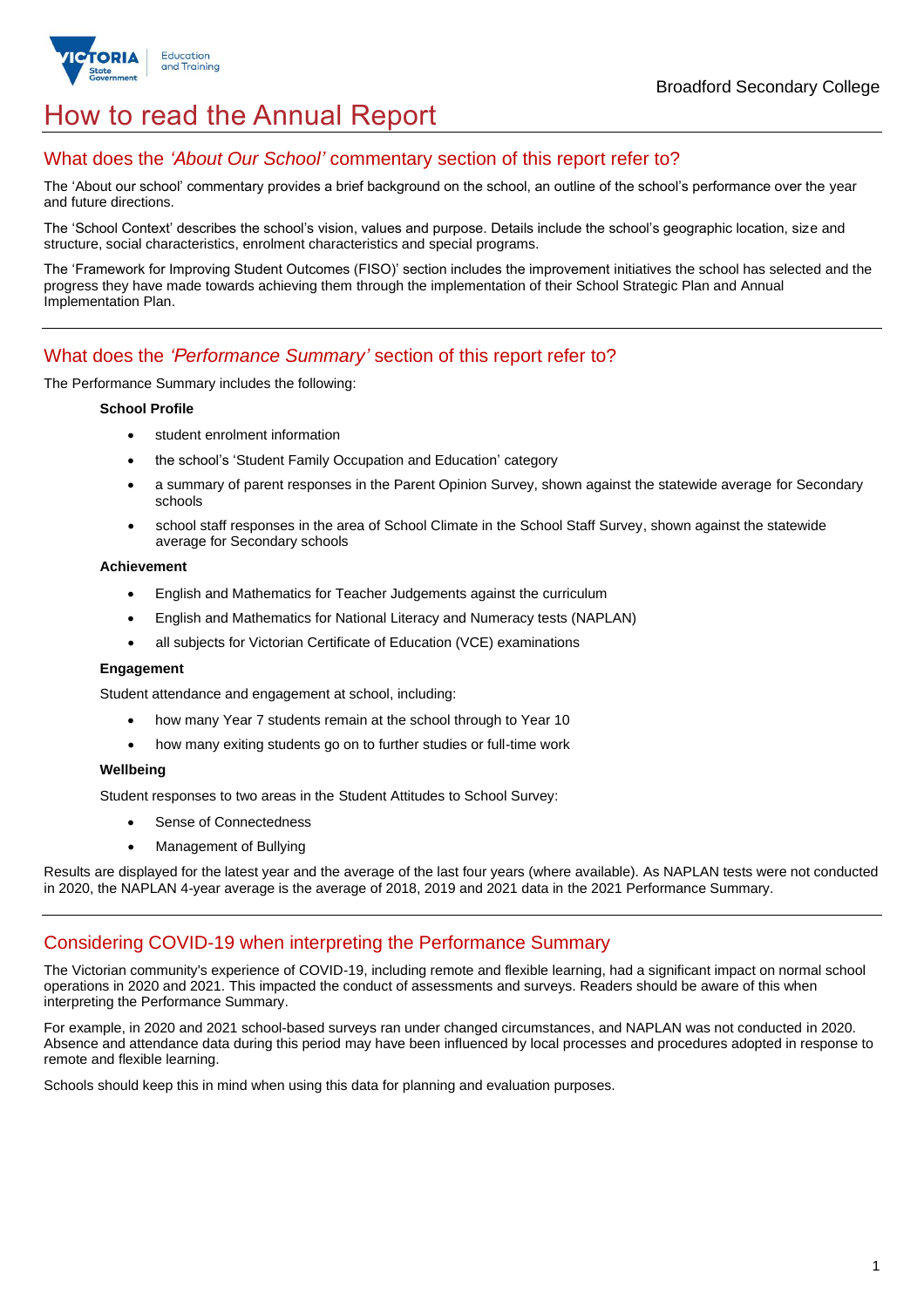

## How to read the Annual Report (continued)

#### What do *'Similar Schools'* refer to?

Similar Schools are a group of Victorian government schools with similar characteristics to the school.

This grouping of schools has been created by comparing each school's socio-economic background of students, the number of non-English speaking students and the school's size and location.

#### What does *'NDP'* or '*NDA*' mean?

'NDP' refers to no data being published for privacy reasons or where there are insufficient underlying data. For example, very low numbers of participants or characteristics that may lead to identification will result in an 'NDP' label.

'NDA' refers to no data being available. Some schools have no data for particular measures due to low enrolments. There may be no students enrolled in some year levels, so school comparisons are not possible.

Note that new schools only have the latest year of data and no comparative data from previous years. The Department also recognises unique circumstances in Specialist, Select Entry, English Language, Community Schools and schools that changed school type recently, where school-to-school comparisons are not appropriate.

### What is the *'Victorian Curriculum'*?

The Victorian Curriculum F–10 sets out what every student should learn during his or her first eleven years of schooling. The curriculum is the common set of knowledge and skills required by students for life-long learning, social development and active and informed citizenship.

The Victorian Curriculum is assessed through teacher judgements of student achievement based on classroom learning.

The curriculum has been developed to ensure that school subjects and their achievement standards enable continuous learning for all students, including students with disabilities.

The 'Towards Foundation Level Victorian Curriculum' is integrated directly into the curriculum and is referred to as 'Levels A to D'.

'Levels A to D' may be used for students with disabilities or students who may have additional learning needs. These levels are not associated with any set age or year level that links chronological age to cognitive progress (i.e., there is no age expected standard of achievement for 'Levels A to D').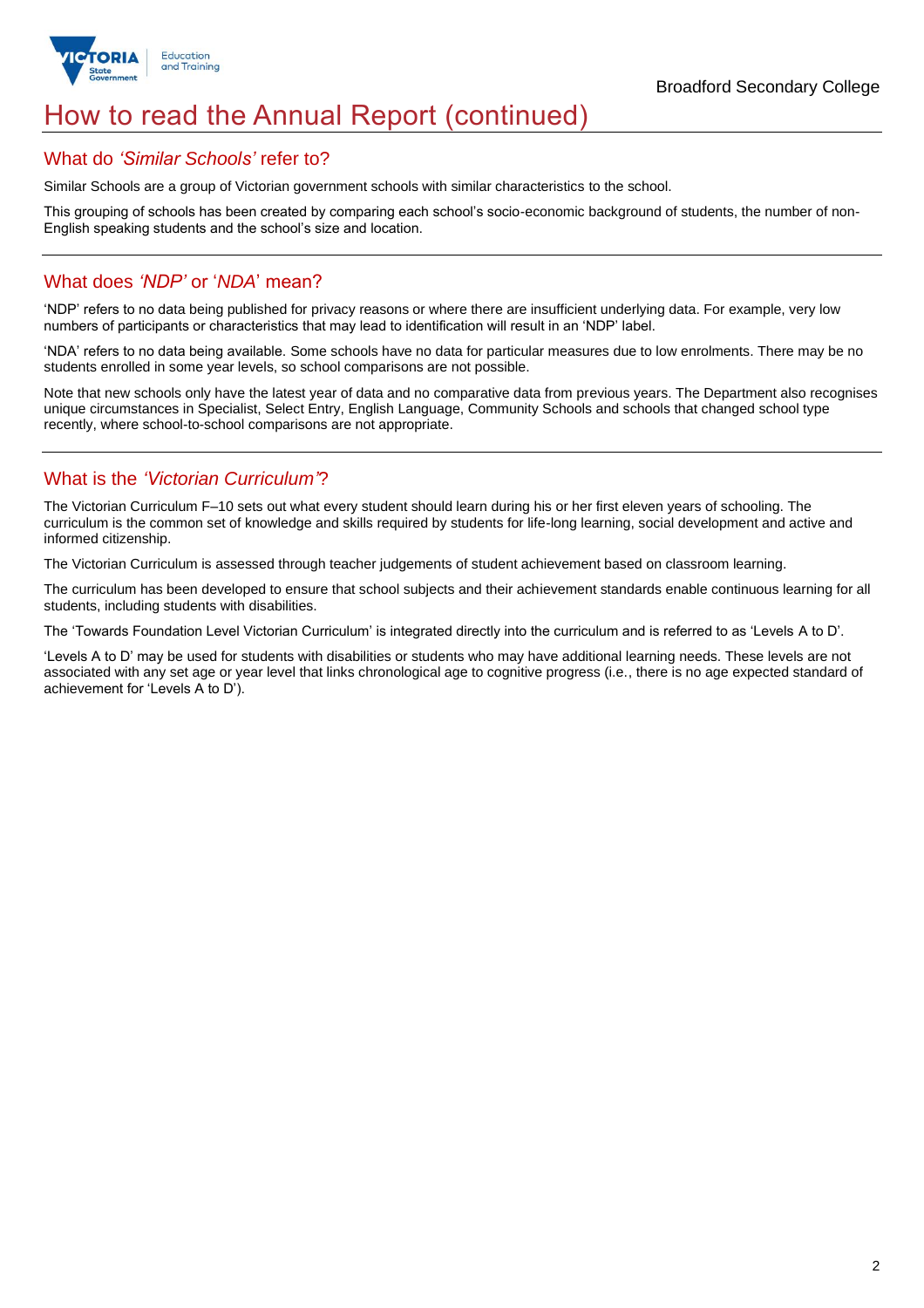

# **Performance Summary**

The Performance Summary for government schools provides an overview of how this school is contributing to the objectives of the Education State and how it compares to other Victorian government schools.

All schools work in partnership with their school community to improve outcomes for children and young people. Sharing this information with parents and the wider school community helps to support community engagement in student learning, a key priority of the Framework for Improving Student Outcomes.

Refer to the 'How to read the Annual Report' section for help on how to interpret this report.

## SCHOOL PROFILE

#### **Enrolment Profile**

A total of 757 students were enrolled at this school in 2021, 377 female and 380 male.

1 percent of students had English as an additional language and 3 percent were Aboriginal or Torres Strait Islander.

#### **Overall Socio-Economic Profile**

The overall school's socio-economic profile is based on the school's Student Family Occupation and Education index (SFOE).

SFOE is a measure of socio-educational disadvantage of a school, based on educational and employment characteristics of the parents/carers of students enrolled at the school. Possible SFOE band values are: Low, Low-Medium, Medium and High. A 'Low' band represents a low level of socio-educational disadvantage, a 'High' band represents a high level of socio-educational disadvantage.

This school's SFOE band value is: Medium

#### **Parent Satisfaction Summary**

The percent endorsement by parents on their school satisfaction level, as reported in the annual Parent Opinion Survey.

Percent endorsement indicates the percent of positive responses (agree or strongly agree) from parents who responded to the survey.



#### **School Staff Survey**

The percent endorsement by staff on School Climate, as reported in the annual School Staff Survey.

Percent endorsement indicates the percent of positive responses (agree or strongly agree) from staff who responded to the survey. Data is suppressed for schools with three or less respondents to the survey for confidentiality reasons.

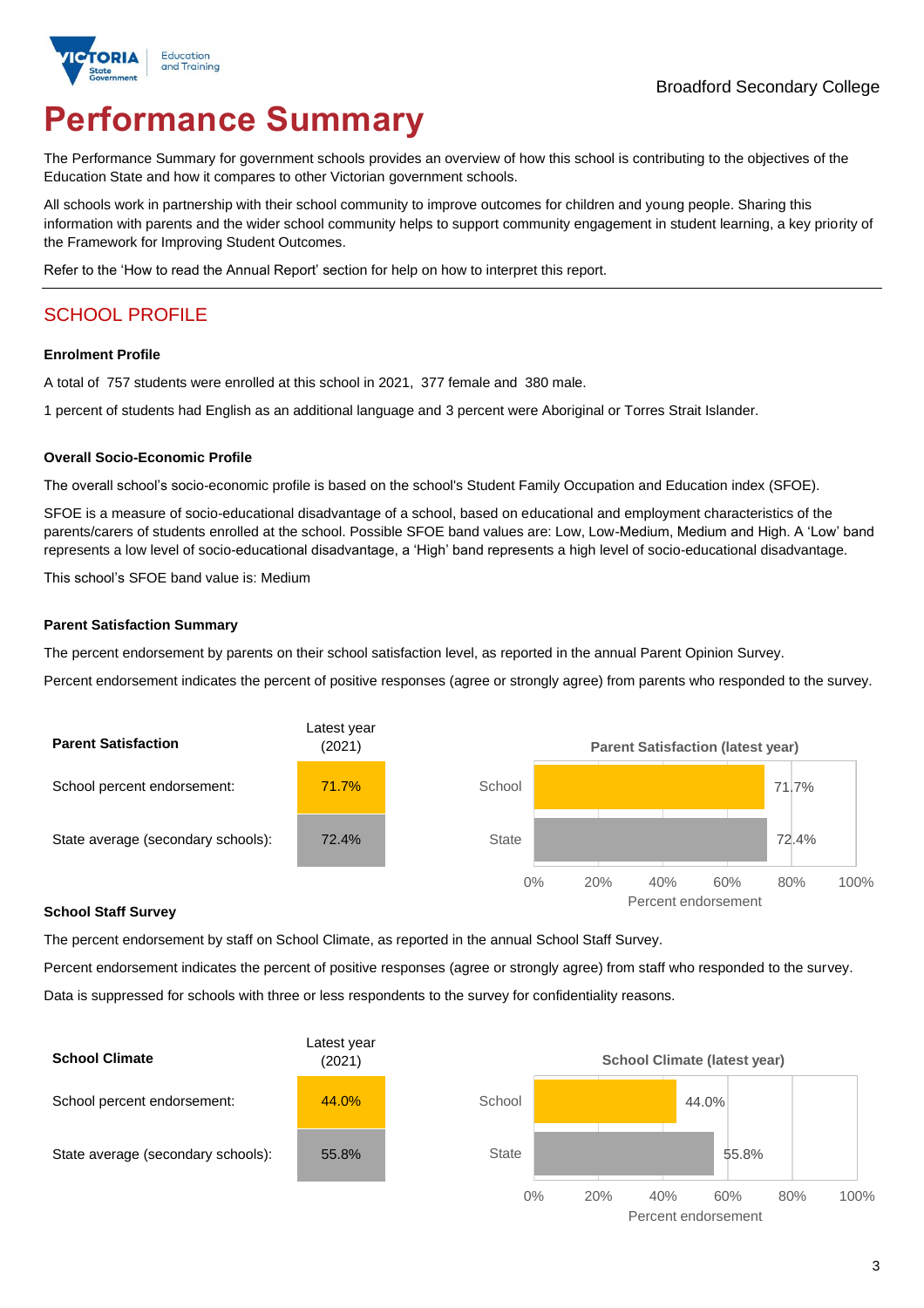

## ACHIEVEMENT

*Key: 'Similar Schools' are a group of Victorian government schools that are like this school, taking into account the school's socioeconomic background of students, the number of non-English speaking students and the size and location of the school.*

#### **Teacher Judgement of student achievement**

Percentage of students working at or above age expected standards in English and Mathematics.



| <b>Mathematics</b><br>Years 7 to 10                               | Latest year<br>(2021) |  |
|-------------------------------------------------------------------|-----------------------|--|
| School percent of students at or above age<br>expected standards: | 29.0%                 |  |
| Similar Schools average:                                          | 57.6%                 |  |
| State average:                                                    | 65.3%                 |  |

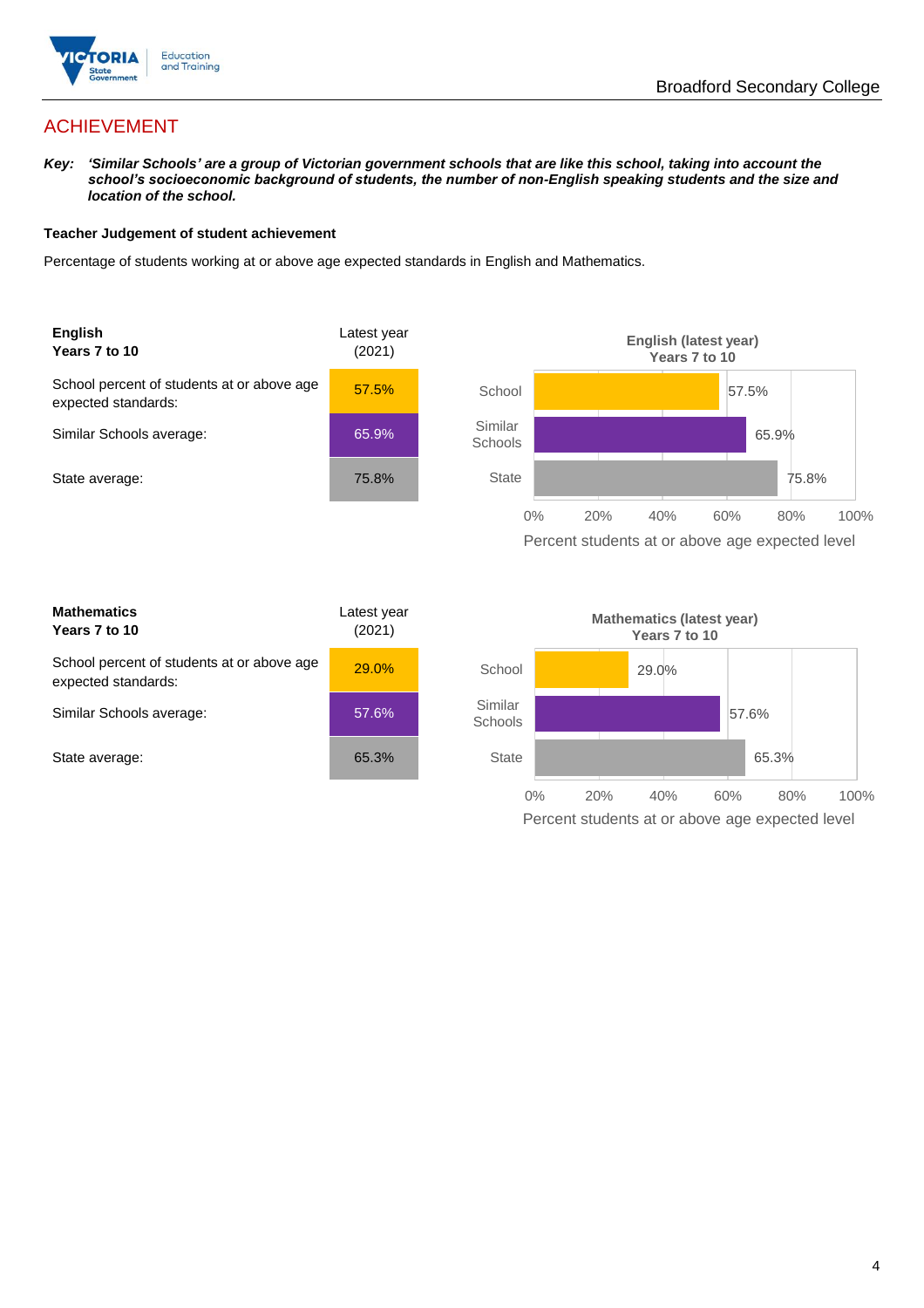

## ACHIEVEMENT (continued)

*Key: 'Similar Schools' are a group of Victorian government schools that are like this school, taking into account the school's socioeconomic background of students, the number of non-English speaking students and the size and location of the school.*

#### **NAPLAN**

Percentage of students in the top three bands of testing in NAPLAN.

Note: NAPLAN tests were not conducted in 2020, hence the 4-year average is the average of 2018, 2019 and 2021 data.

| Reading<br>Year 7                                 | Latest year<br>(2021) | 4-year<br>average | <b>NAPLAN Reading (latest year)</b><br>Year <sub>7</sub>                            |
|---------------------------------------------------|-----------------------|-------------------|-------------------------------------------------------------------------------------|
| School percent of students in<br>top three bands: | 40.3%                 | 47.4%             | School<br>40.3%                                                                     |
| Similar Schools average:                          | 45.2%                 | 47.6%             | Similar<br>45.2%<br>Schools                                                         |
| State average:                                    | 55.2%                 | 54.8%             | <b>State</b><br>55.2%                                                               |
|                                                   |                       |                   | $0\%$<br>20%<br>40%<br>60%<br>80%<br>100%<br>Percent of students in top three bands |
| Reading<br>Year 9                                 | Latest year<br>(2021) | 4-year<br>average | <b>NAPLAN Reading (latest year)</b><br>Year <sub>9</sub>                            |
| School percent of students in<br>top three bands: | 32.1%                 | 39.0%             | School<br>32.1%                                                                     |
| Similar Schools average:                          | 34.9%                 | 38.4%             | Similar<br>34.9%<br>Schools                                                         |
| State average:                                    | 43.9%                 | 45.9%             | <b>State</b><br>43.9%                                                               |
|                                                   |                       |                   | $0\%$<br>20%<br>40%<br>100%<br>60%<br>80%<br>Percent of students in top three bands |
| <b>Numeracy</b><br>Year <sub>7</sub>              | Latest year<br>(2021) | 4-year<br>average | <b>NAPLAN Numeracy (latest year)</b><br>Year <sub>7</sub>                           |
|                                                   |                       |                   |                                                                                     |
| School percent of students in<br>top three bands: | 38.9%                 | 42.5%             | School<br>38.9%                                                                     |
| Similar Schools average:                          | 45.5%                 | 47.0%             | Similar<br>45.5%<br>Schools                                                         |
| State average:                                    | 55.2%                 | 55.3%             | <b>State</b><br>55.2%                                                               |
|                                                   |                       |                   | $0\%$<br>20%<br>40%<br>60%<br>80%<br>100%<br>Percent of students in top three bands |
| <b>Numeracy</b><br>Year 9                         | Latest year<br>(2021) | 4-year<br>average | <b>NAPLAN Numeracy (latest year)</b><br>Year 9                                      |
| School percent of students in<br>top three bands: | 31.3%                 | 31.0%             | School<br>31.3%                                                                     |
| Similar Schools average:                          | 34.9%                 | 37.3%             | Similar<br>34.9%<br>Schools                                                         |
| State average:                                    | 45.0%                 | 46.8%             | <b>State</b><br>45.0%                                                               |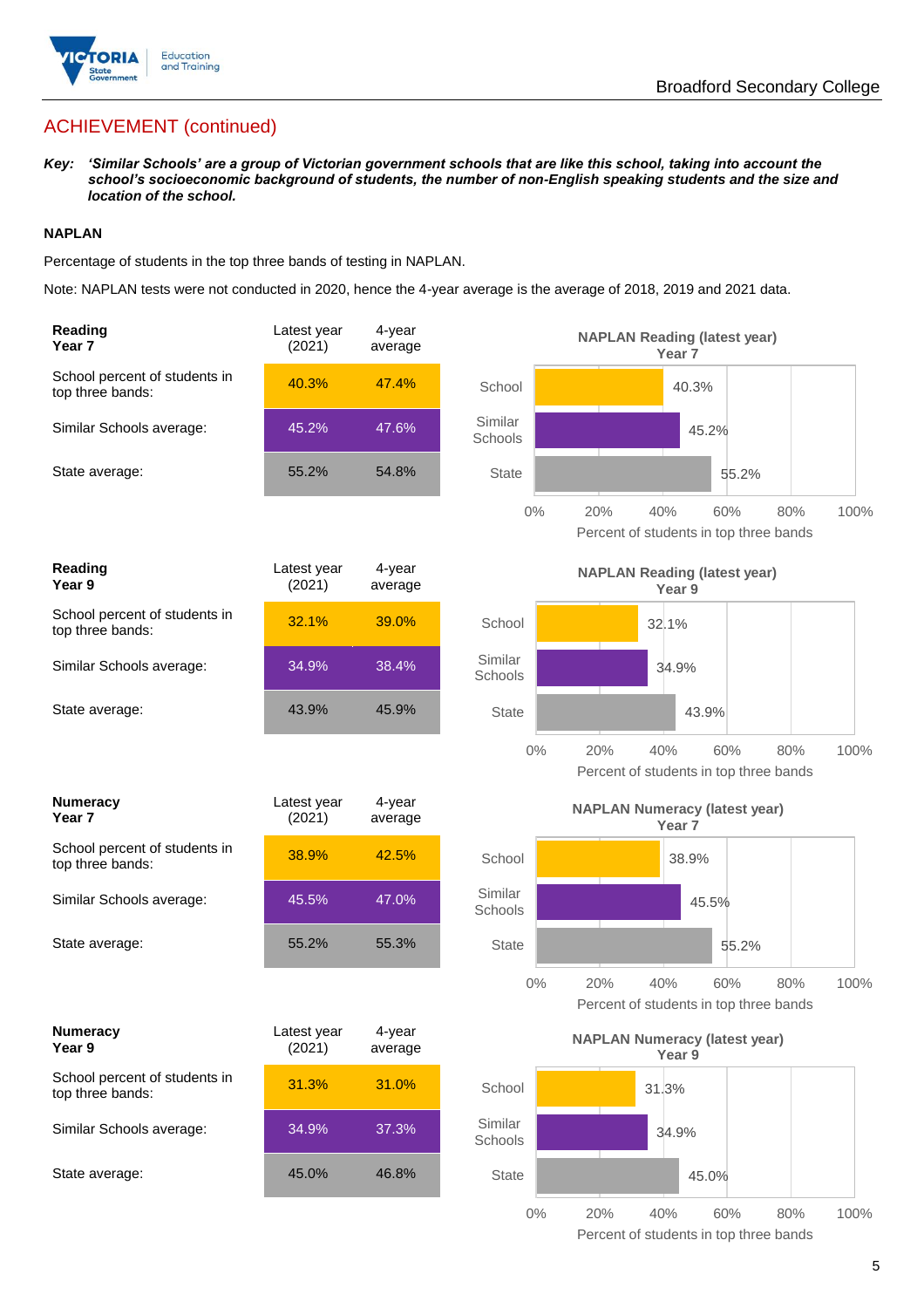

## ACHIEVEMENT (continued)

#### **NAPLAN Learning Gain**

NAPLAN learning gain is determined by comparing a student's current year result relative to the results of all 'similar' Victorian students (i.e., students in all sectors in the same year level who had the same score two years prior). If the current year result is in the top 25 percent, their gain level is categorised as 'High'; middle 50 percent is 'Medium'; bottom 25 percent is 'Low'.

#### **Learning Gain Year 5 (2019) to Year 7 (2021)**



#### **Learning Gain Year 7 (2019) to Year 9 (2021)**

|                             | Low<br>Gain | Medium<br>Gain | High<br>Gain | High Gain<br>(Similar<br>Schools) |                     |
|-----------------------------|-------------|----------------|--------------|-----------------------------------|---------------------|
| Reading:                    | 23%         | 57%            | 21%          | 20%                               | 1                   |
| Numeracy:                   | 27%         | 48%            | 25%          | 23%                               |                     |
| Writing:                    | 21%         | 58%            | 20%          | 19%                               | Percent of students |
| Spelling:                   | 33%         | 51%            | 16%          | 19%                               |                     |
| Grammar and<br>Punctuation: | 35%         | 53%            | 12%          | 18%                               |                     |

**NAPLAN Learning Gain (latest year) Year 7 - Year 9**

**N** Low Gain **Medium Gain E** High Gain



Broadford Secondary College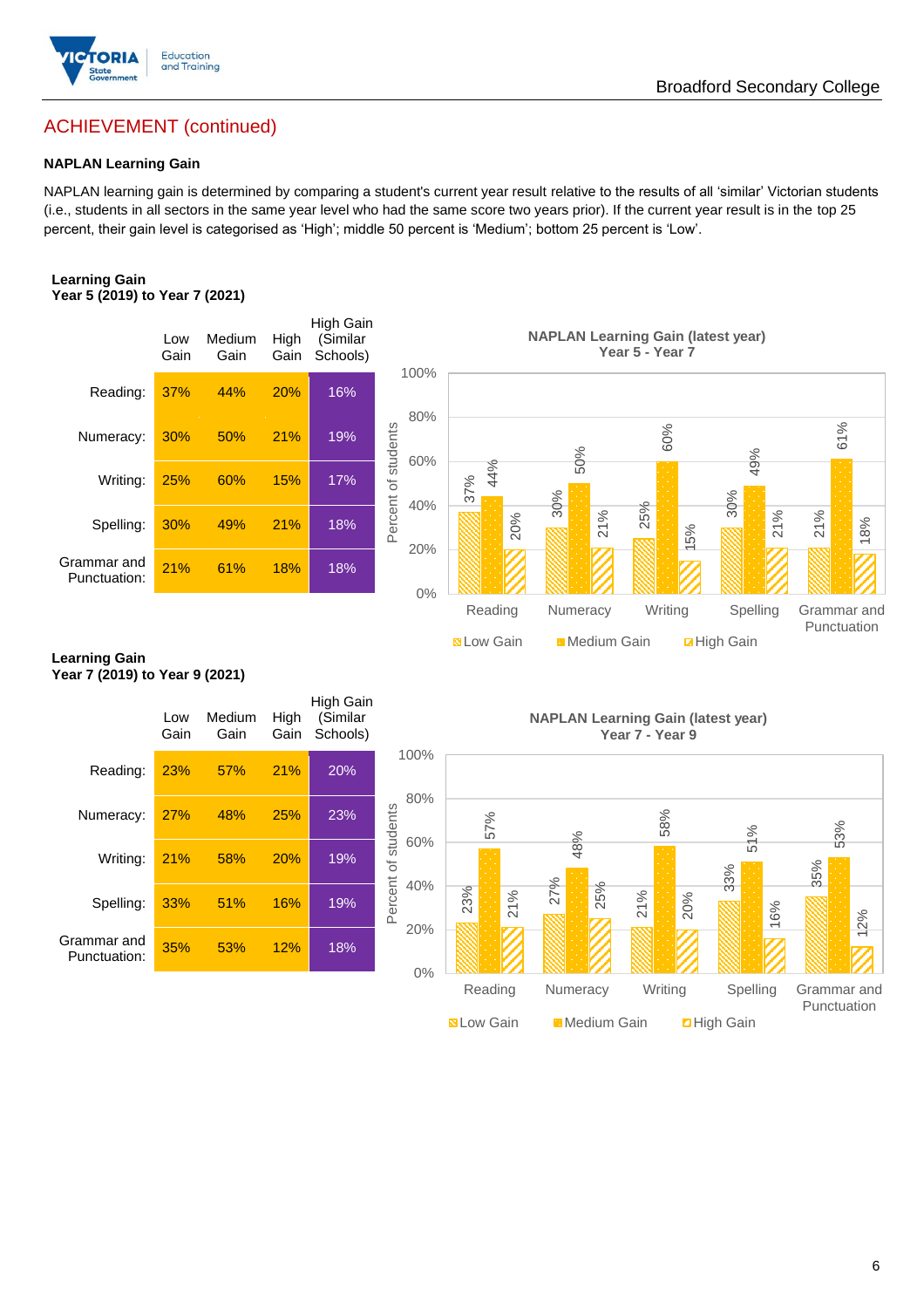

## ACHIEVEMENT (continued)

#### **Victorian Certificate of Education (VCE)**

Mean study score from all VCE subjects undertaken by students at this school. This includes all Unit 3 and 4 studies (including those completed in Year 11) and any VCE VET studies awarded a study score.

The maximum student study score is 50 and the state-wide mean (including government and non-government schools) is set at 30.



\* *Due to COVID-19, there may be some under-reporting of VET completed competencies from schools due to students still completing outstanding 2021 VET units in 2022.*

#### ENGAGEMENT

*Key: 'Similar Schools' are a group of Victorian government schools that are like this school, taking into account the school's socioeconomic background of students, the number of non-English speaking students and the size and location of the school.*

#### **Average Number of Student Absence Days**

Absence from school can impact on students' learning. Common reasons for non-attendance include illness and extended family holidays. Absence and attendance data in 2020 and 2021 may have been influenced by local COVID-19.



Average number of absence days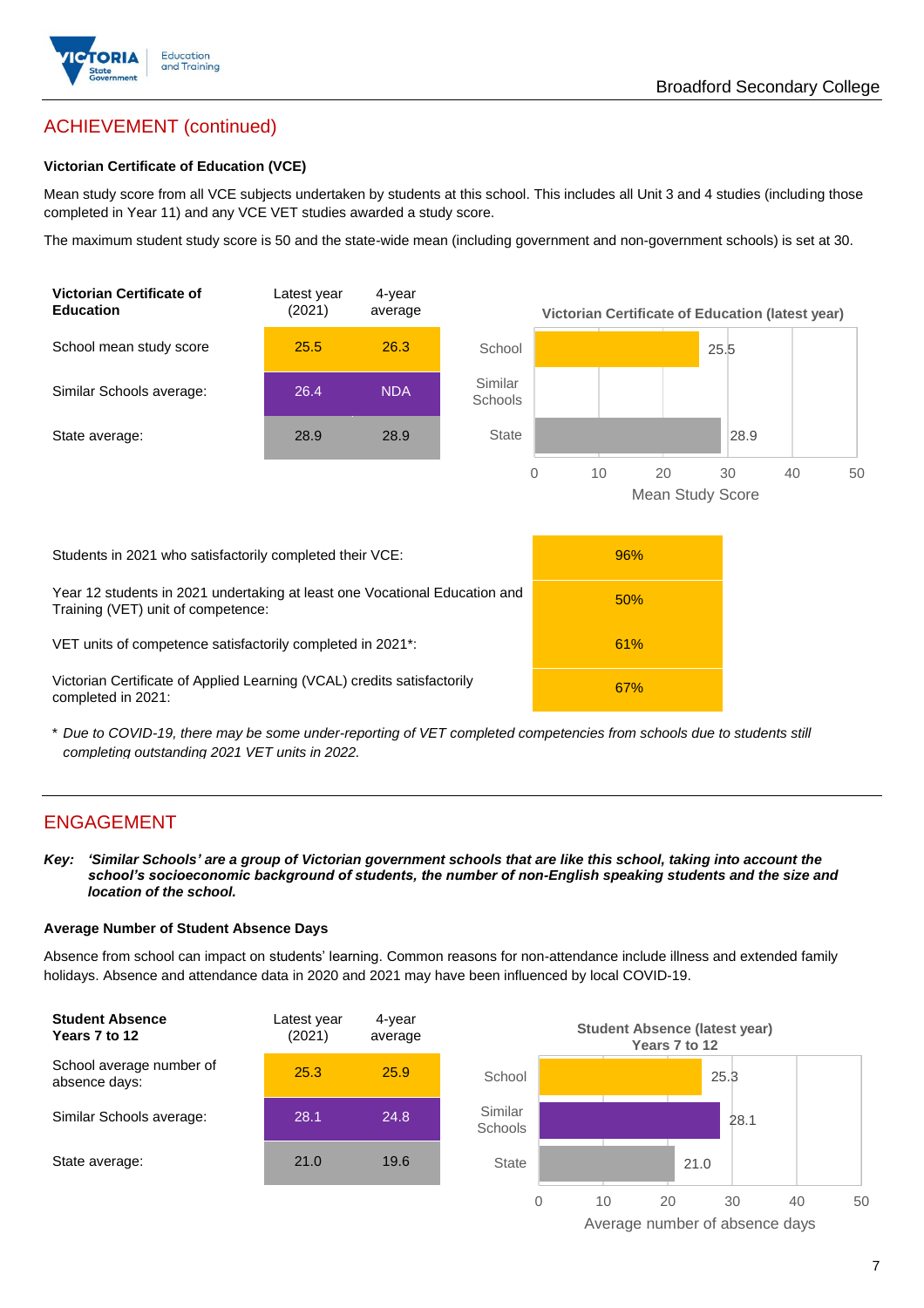

## ENGAGEMENT (continued)

#### **Attendance Rate (latest year)**

|                                             | Year 7 | Year 8 | Year 9 | Year 10 | Year 11 | Year 12 |
|---------------------------------------------|--------|--------|--------|---------|---------|---------|
| Attendance Rate by year level<br>$(2021)$ : | 88%    | 87%    | 85%    | 87%     | 88%     | 90%     |

#### **Student Retention**

Percentage of Year 7 students who remain at the school through to Year 10.



#### **Students exiting to further studies or full-time employment**

Percentage of students from Years 10 to 12 going on to further studies or full-time employment.

Note: This measure refers to data from the year when students exited the school. Data excludes destinations recorded as 'Unknown'.



Percent of students with positive destinations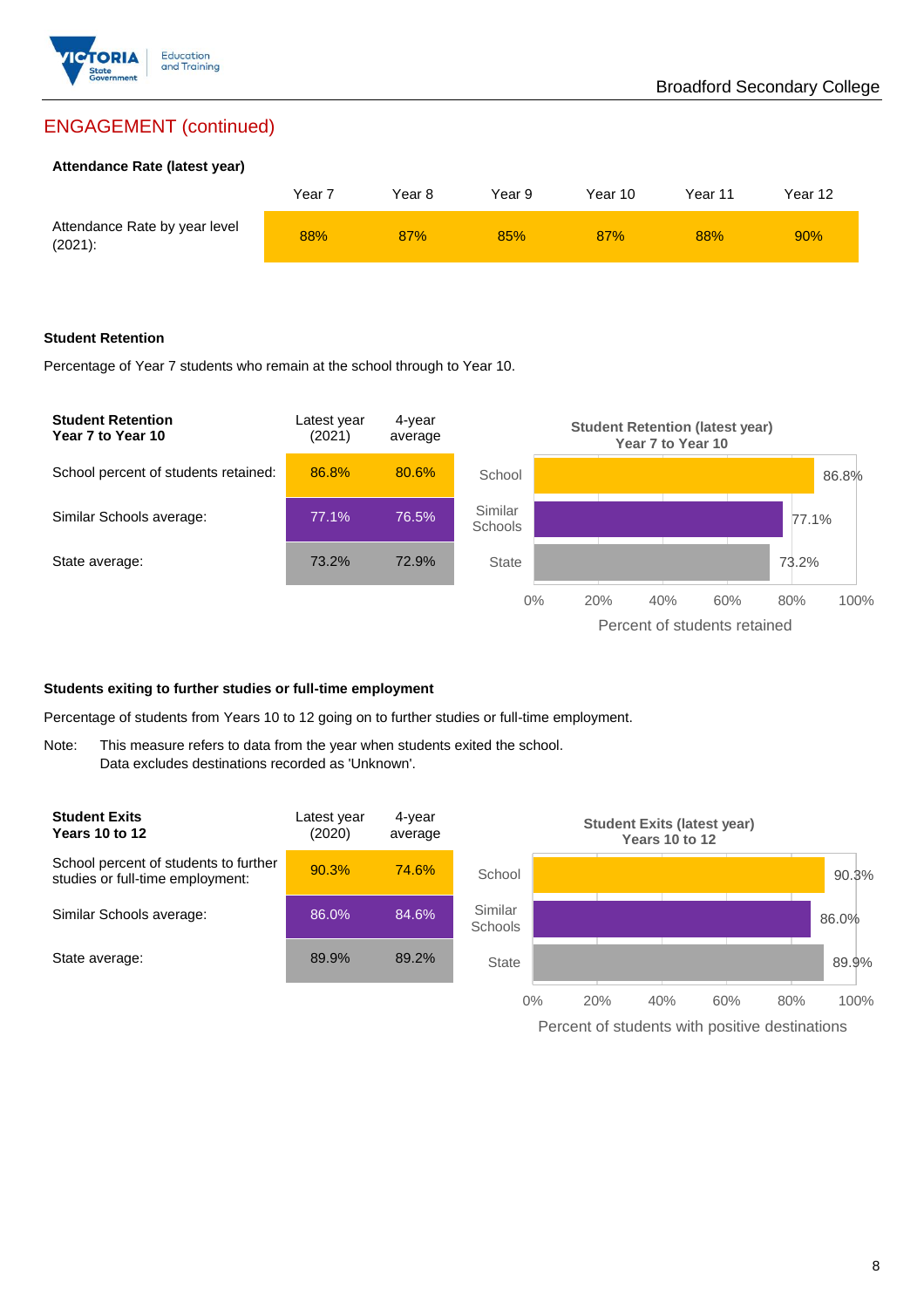



### **WELLBEING**

*Key: 'Similar Schools' are a group of Victorian government schools that are like this school, taking into account the school's socioeconomic background of students, the number of non-English speaking students and the size and location of the school.*

#### **Student Attitudes to School – Sense of Connectedness**

The percent endorsement on Sense of Connectedness factor, as reported in the Attitudes to School Survey completed annually by Victorian government school students, indicates the percent of positive responses (agree or strongly agree).



*Due to lower participation rates, differences in the timing of the survey/length of survey period and the general impact of Covid19 across 2020 and 2021, data are often not comparable with previous years or within similar school groups. Care should be taken when interpreting these results.*



#### **Student Attitudes to School – Management of Bullying**

The percent endorsement on Management of Bullying factor, as reported in the Attitudes to School Survey completed annually by Victorian government school students, indicates the percent of positive responses (agree or strongly agree).

| <b>Management of Bullying</b><br>Years 7 to 12 | Latest year<br>(2021) | 4-year<br>average |  |
|------------------------------------------------|-----------------------|-------------------|--|
| School percent endorsement:                    | 46.1%                 | 47.3%             |  |
| Similar Schools average:                       | 47.3%                 | 50.9%             |  |
| State average:                                 | 53.3%                 | 56.8%             |  |

*Due to lower participation rates, differences in the timing of the survey/length of survey period and the general impact of Covid19 across 2020 and 2021, data are often not comparable with previous years or within similar school groups. Care should be taken when interpreting these results.*

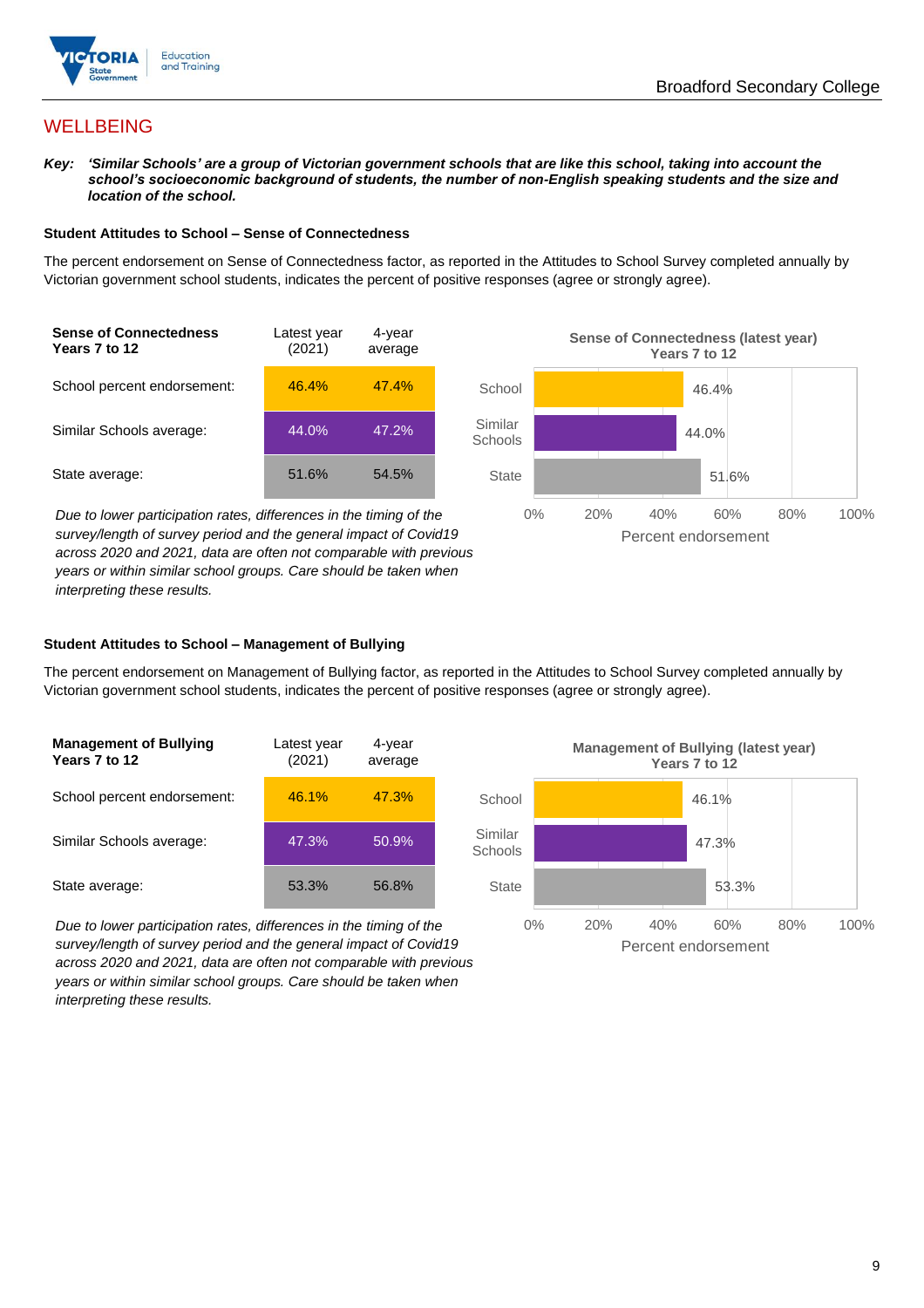

# **Financial Performance and Position**

FINANCIAL PERFORMANCE - OPERATING STATEMENT SUMMARY FOR THE YEAR ENDING 31 DECEMBER, 2021

| <b>Revenue</b>                  | <b>Actual</b> |
|---------------------------------|---------------|
| <b>Student Resource Package</b> | \$8,269,125   |
| Government Provided DET Grants  | \$1,571,158   |
| Government Grants Commonwealth  | \$0           |
| Government Grants State         | \$33,404      |
| <b>Revenue Other</b>            | \$12,093      |
| <b>Locally Raised Funds</b>     | \$274,623     |
| <b>Capital Grants</b>           | \$0           |
| <b>Total Operating Revenue</b>  | \$10,160,403  |

| Equity $1$                                          | <b>Actual</b> |
|-----------------------------------------------------|---------------|
| Equity (Social Disadvantage)                        | \$443.874     |
| Equity (Catch Up)                                   | \$64,265      |
| <b>Transition Funding</b>                           | \$0           |
| Equity (Social Disadvantage - Extraordinary Growth) | \$0           |
| <b>Equity Total</b>                                 | \$508,139     |

| <b>Expenditure</b>                    | <b>Actual</b> |
|---------------------------------------|---------------|
| Student Resource Package <sup>2</sup> | \$8,026,588   |
| Adjustments                           | \$0           |
| <b>Books &amp; Publications</b>       | \$6,819       |
| Camps/Excursions/Activities           | \$81,758      |
| <b>Communication Costs</b>            | \$15,190      |
| Consumables                           | \$135,996     |
| Miscellaneous Expense <sup>3</sup>    | \$73,720      |
| <b>Professional Development</b>       | \$41,373      |
| Equipment/Maintenance/Hire            | \$73,857      |
| <b>Property Services</b>              | \$283,633     |
| Salaries & Allowances <sup>4</sup>    | \$281,628     |
| <b>Support Services</b>               | \$512,610     |
| Trading & Fundraising                 | \$33,328      |
| Motor Vehicle Expenses                | \$981         |
| Travel & Subsistence                  | \$0           |
| <b>Utilities</b>                      | \$72,216      |
| <b>Total Operating Expenditure</b>    | \$9,639,697   |
| <b>Net Operating Surplus/-Deficit</b> | \$520,706     |
| <b>Asset Acquisitions</b>             | \$97,027      |

(1) The equity funding reported above is a subset of the overall revenue reported by the school.

(2) Student Resource Package Expenditure figures are as of 10 Mar 2022 and are subject to change during the reconciliation process.

(3) Miscellaneous Expenses include bank charges, administration expenses, insurance and taxation charges.

(4) Salaries and Allowances refers to school-level payroll.